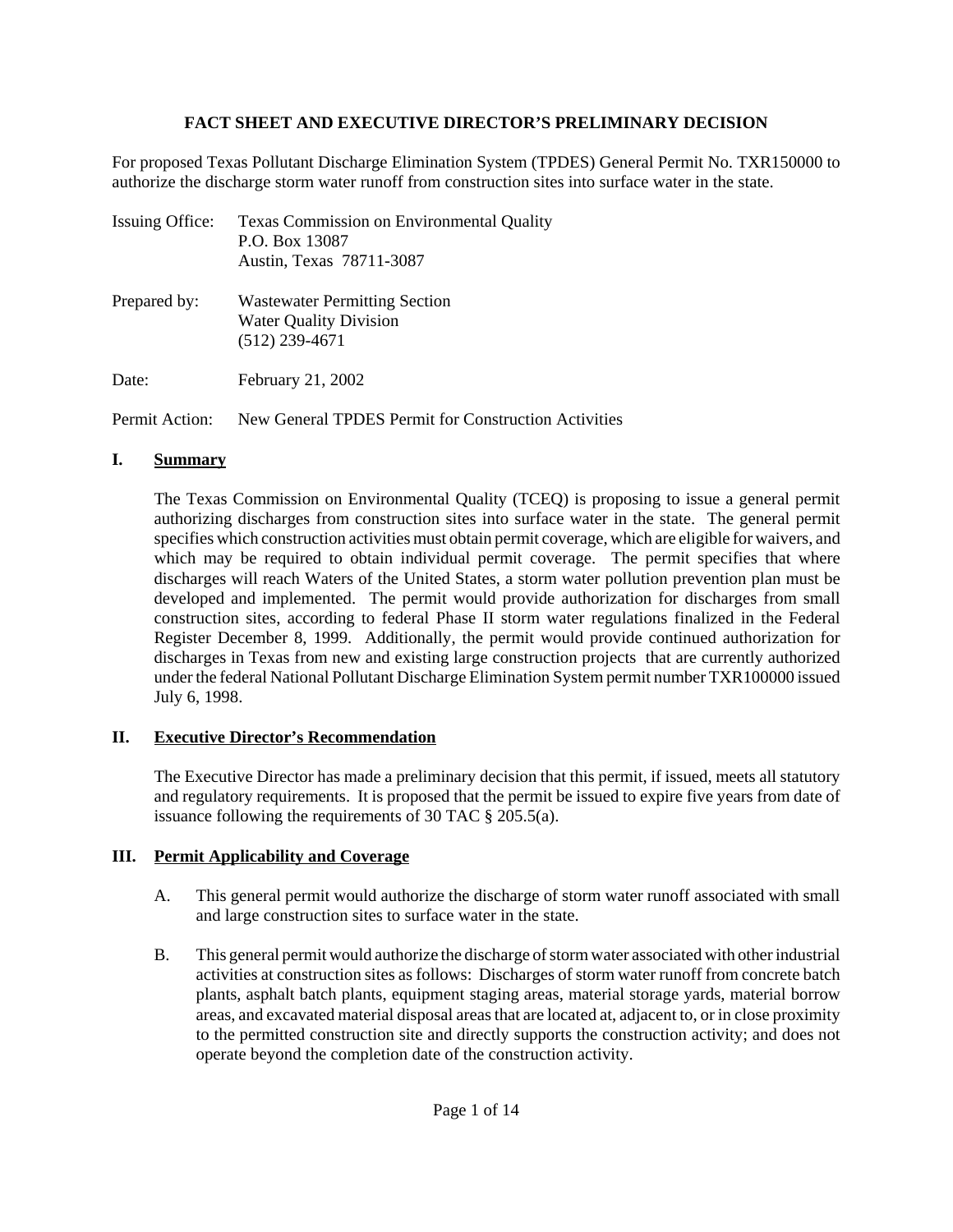- C. The general permit would also authorize the following non-storm water discharges from sites authorized under this general permit:
	- (1) discharges from fire fighting activities;
	- (2) fire hydrant flushings;
	- (3) vehicle, external building, and pavement wash water where detergents and soaps are not used and where spills or leaks of toxic or hazardous materials have not occurred (unless spilled materials have been removed; and if local state, or federal regulations are applicable, the materials are removed according to those regulations), and where the purpose is to remove mud, dirt, an dust;
	- (4) water used to control dust;
	- (5) potable water sources, including waterline flushings;
	- (6) air conditioning condensate;
	- (7) uncontaminated ground water or spring water, including foundation or footing drains where flows are not contaminated with industrial materials such as solvents.
- D. The following discharges are not eligible for coverage under the proposed general permit, and must be authorized under an individual permit or an alternative general permit, if one is available:
	- 1. Discharges that would cause or contribute to a violation of water quality standards or that would fail to protect and maintain existing designated uses of receiving waters;
	- 2. New sources or new discharges of the constituents of concern to impaired waters, unless otherwise allowable under TCEQ rules, applicable state law, and any TMDL and TMDL implementation plan that exist for the applicable receiving water; and
	- 3. Discharges otherwise prohibited under existing state rules.
- E. The following discharges are not eligible for coverage under the proposed permit, and may require individual or alternative general permit coverage:

Discharges that occur after construction activities have been completed, and after the construction site and any supporting activity site have undergone final stabilization.

- F. The following discharges are not required to obtain permit coverage under a general permit nor an individual permit, unless designated by the Executive Director:
	- 1. Construction activities that would disturb less than one acre, including any greater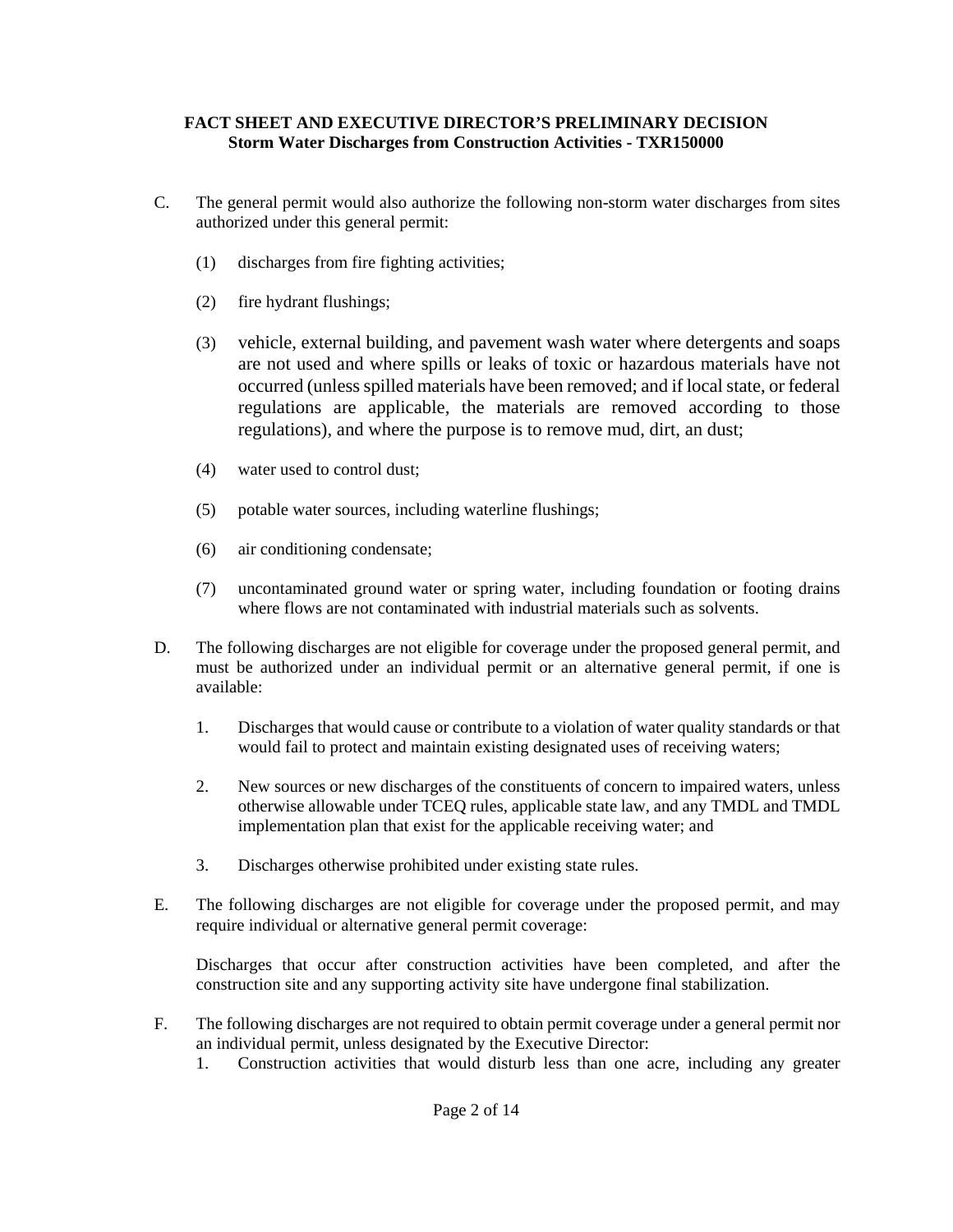common plan of development for the site; and

- 2. Small construction activities that begin construction (soil disturbing activities) prior to March 10, 2003 and that would meet the conditions stated in the permit for submittal of a notice of termination (NOT) prior to March 10, 2003.
- G. The following discharges are not under the authority of the TCEQ, are not eligible for coverage under the general permit, and may require authorization under a separate NPDES permit:
	- 1. Storm water runoff from construction activities occurring on Indian Country lands.
	- 2. Storm water runoff from construction activities associated with the exploration, development, or production of oil or gas or geothermal resources, including transportation of crude oil or natural gas by pipeline.

## **IV. Permit Conditions**

## **A. Notice of Intent and Site Notice**

 Large construction operators must submit a notice of intent (NOI) that indicates the operator will comply with the conditions of the general permit. A copy of the NOI must be posted in plain view at the site prior to the commencement of construction activities and maintained until either final stabilization occurs or control of the site is turned over to a separate operator. Additionally, a copy of the NOI must be supplied to the operator of any municipal separate storm sewer system (MS4) to which the applicant discharges, so that the MS4 can conduct its own inspection and enforcement activities according to its NPDES or TPDES permit, or local ordinances.

A NOI is not required for the authorization of certain discharges, as allowed by 40 CFR  $122.28(b)(2)(v)$  and as adopted by reference in Texas Administrative Code Chapter 281, where the Executive Director determines that an NOI is inappropriate. The proposed general draft permit incorporates this alternative as an option and automatically authorizes certain small construction activities if specific conditions are met. In making the determination that a NOI is inappropriate for small construction activities, the Executive Director considered the short-term nature of small construction activities, the number of construction sites that will be authorized, and the administrative burden on both TCEQ and the regulated community. The Executive Director also considered the nature and type of proposed discharges authorized under the general permit, the expected potential for toxic and conventional pollutants, and the expected volumes. The requirements and conditions of the general permit are appropriate to control the discharges from small construction sites authorized under the general permit and to protect water quality. The administrative burden on the permittee to submit an NOI and on the TCEQ respond to the NOI, would be excessive and not directly necessary to control these discharges.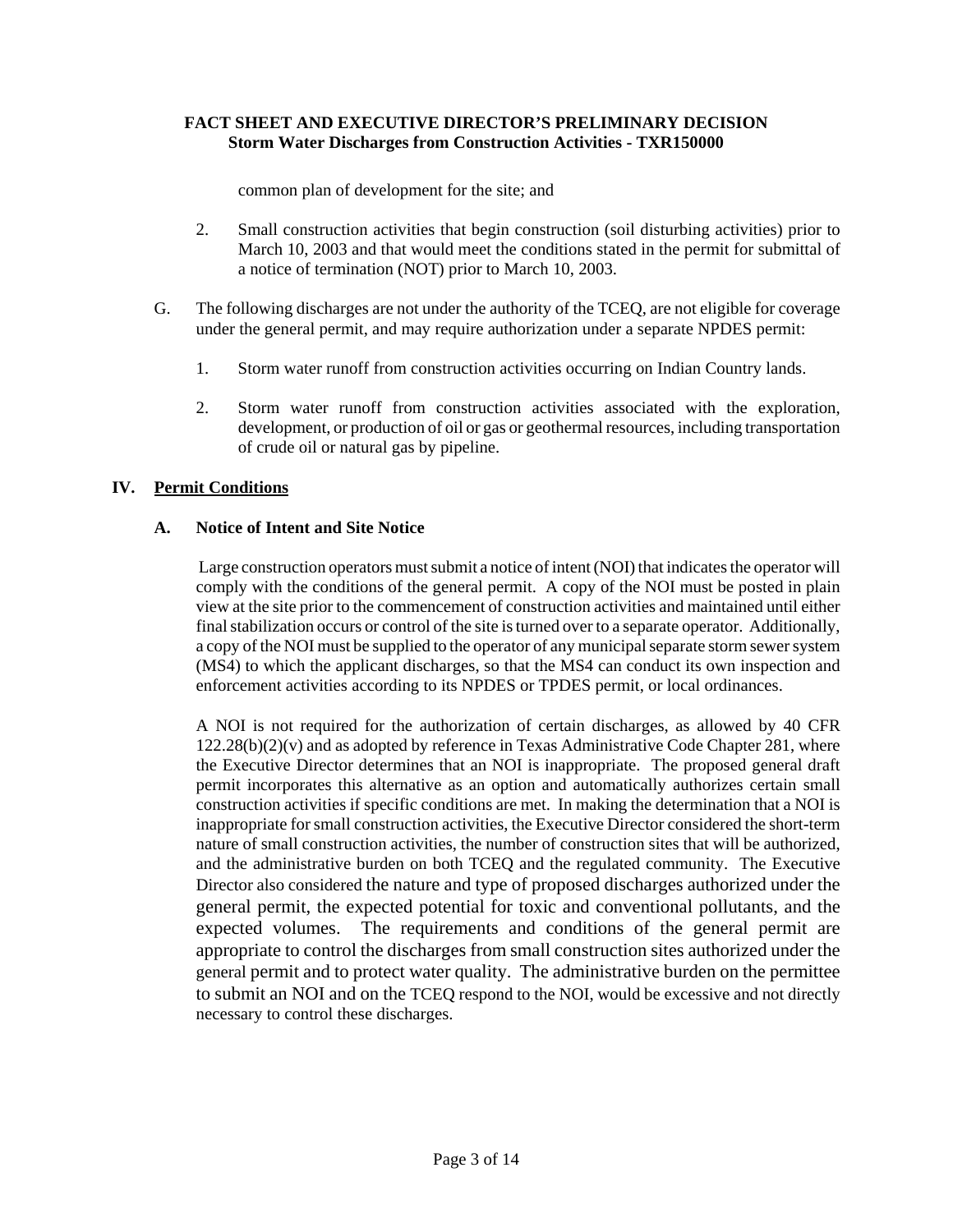Small construction site operators are not required to submit an NOI, but are required to develop a pollution prevention plan (with the exception of those sites described in Part IV.C., below) and to post a site notice containing information regarding the operators authorization under the general permit. Small construction site operators may alternatively apply for a waiver from permit requirements if activities are shown to occur in certain regions and during certain seasons where the potential for erosion are below an established threshold, or erosivity factor. Operators applying for these waivers are also required to provide a copy of the waiver form to the operator of any MS4 that will receive the discharges from the construction site.

### **B. Storm Water Pollution Prevention Plan**

1. Large construction activities and all small construction activities not specifically described in Part IV.C. below, with discharges that reach Waters of the United States, must develop a storm water pollution prevention plan (SWP3) according to the provisions of the proposed general permit. Operators must implement that plan prior to commencing construction activities.

Waters of the United States are defined in the general permit. Waters of the United States do not include waste treatment systems, including treatment ponds or lagoons designed to meet the requirements of CWA (other than cooling ponds as defined in 40 CFR 423.11(m) which also meet the criteria of this definition). This exclusion applies only to manmade bodies of water that neither were originally created in Waters of the United States (such as disposal area in wetlands) nor resulted from the impoundment of Waters of the United States. Waters of the United States do not include prior converted cropland.

- 2. The required contents of the SWP3 are based on federal Phase II rules (December 8, 1999 *Federal Register*) related to storm water permitting, as well as the current NPDES general permit for large construction sites. The purpose of the SWP3 is to identify and address potential sources of pollution that are reasonably expected to affect the quality of storm water discharges from the construction site, including off-site material storage areas, overburden and stockpiles of dirt, borrow areas. Separate SWP3s may be developed for each construction site operator where multiple operators exist. However, the proposed permit would also allow a shared SWP3 to promote a more efficient and coordinated effort between multiple permittees at a single site. Under this alternative, individual operators would still be required to submit an NOI for coverage, and each would be individually responsible for compliance with the terms of the permit in the areas of the site where they are the responsible operator.
- 3. The specific requirements of the SWP3 include the following minimum provisions:
	- a. A detailed project description, a map indicating the site location, a site map depicting construction site details, and information on receiving waters must be included.
	- b. A description of the structural and the non-structural controls (best management practices, or BMPs) that will be used to minimize pollution in runoff during construction, as well as stabilization practices during and at the completion of the activity must be included.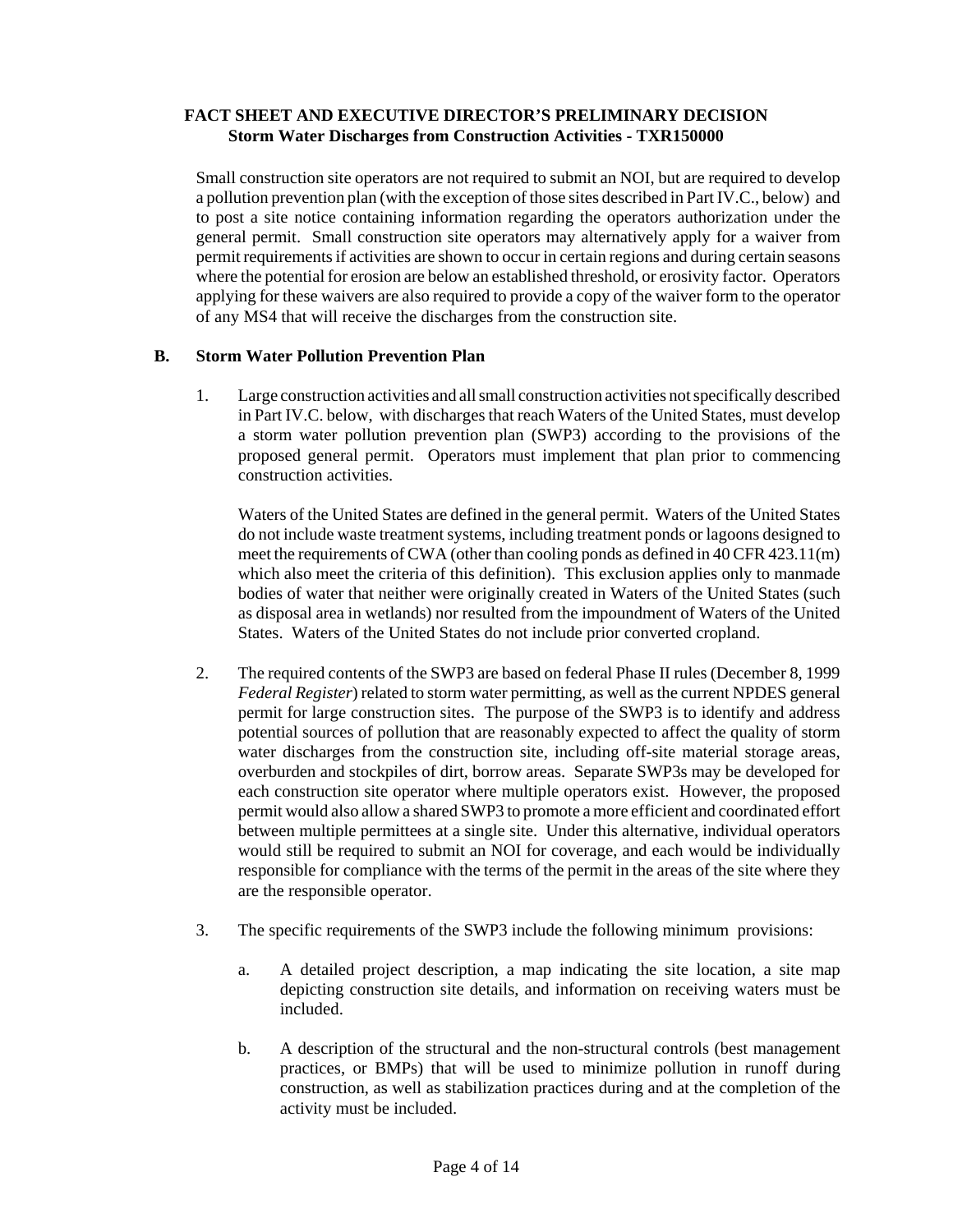- c. A description of how BMPs will be maintained and how controls may be revised upon a finding that the control measures are either not working properly or adequately must be included.
- d. A description of how site inspections will be conducted, must be included. Inspections are required at a minimum frequency of at least once every 14 calendar days and within 24 hours of the end of a storm event of 0.5 inches or greater during active construction activities. Where sites have been temporarily stabilized, inspections must be conducted at least once every month. Special provisions allowing for representative inspections are provided for long, linear projects where access along the site is limited and travel along the site may damage stabilized areas or cause greater potential for erosion.
- e. Identification and a description of the implementation of appropriate pollution prevention measures for all eligible non-storm water components of the discharge.

### **C. Alternative Permit Requirements for Small Construction Activities Occurring During Conditions of Low Potential Erosion**

Certain small construction activities may be authorized under this general permit without being required to submit a NOI or develop a SWP3 if construction occurs in certain geographic areas and during time periods when there is a low potential for erosion.

1. The proposed permit includes a list of time periods in certain counties (Appendix A) when the potential for erosion is low. Small construction activities that commence after the start date for one of the listed time periods, and that concludes prior to the end date of that listed time period, need not submit an NOI or develop a SWP3. Instead, the permit would require the operator to complete and post a site notice for the duration of the activity, and to provide a copy of the site notice to the operator of any MS4 that would receive a discharge from the site.

This permit option is based on construction site conditions that might otherwise qualify for a permit waiver using the federally allowed erosivity factor, or "R-factor" calculation. The R factor is defined as the total annual erosive potential that is due to climatic effects, and is part of the Revised Universal Soil Loss Equation (RUSLE). This alternative authorization was included to: 1) promote construction to occur during times where the potential for erosion was limited; and 2) to provide a more efficient authorization process than the application for a permit waiver. An application for a waiver requires the applicant to calculate the R-factor, complete a waiver form, and to submit the waiver request to the TCEQ.

In developing Appendix A, the TCEQ used the most conservative assumptions for each county to develop this list of qualifying time periods. The R values included in the U.S. Department of Agriculture (USDA) handbooks are annual factors, and the lowest annual R factor in Texas is 10, which occurs only in El Paso County. While no county in Texas would automatically qualify for this option for the entire year, a procedure for determining R factors for specific time periods within the year is possible by multiplying the annual R factor by the percentage of the total annual isoerodent factor that occurs during the period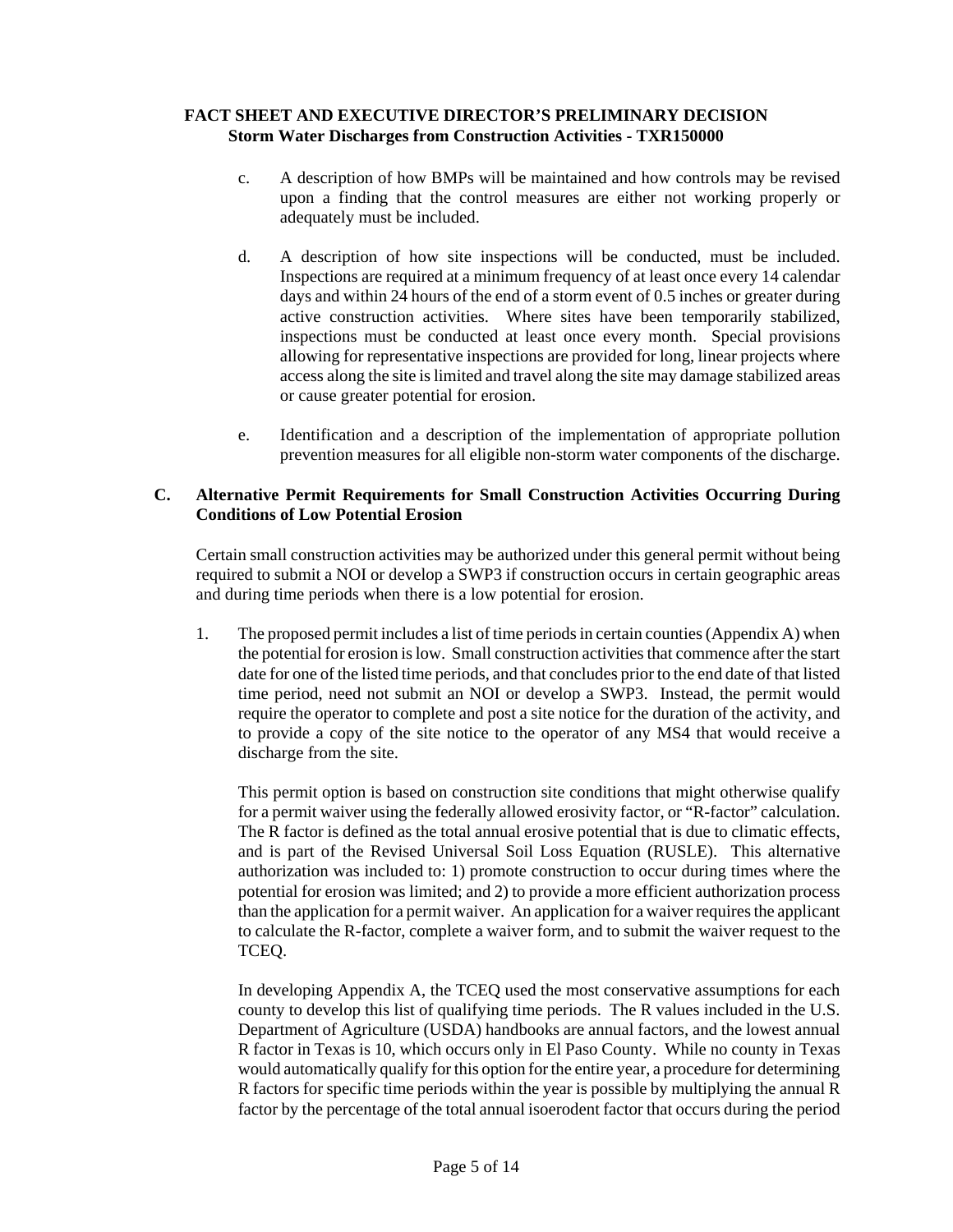in question. In Texas, there are ten (10) isoerodent zones that cross state lines, and those are listed in the table below. The map of zones can be found in the backup documentation listed at the end of this fact sheet.

The procedure to calculate partial year R factors involves identifying the start date and end date of the project, and then subtracting the correlating total percentages for the time period. In this process, Period 1 (beginning January 1 and lasting 2 weeks), is listed as zero (0), with each month adding percentages until the last period (beginning December 15) equals or approaches 100. For the purposes of the proposed permit, the TCEQ included some non-zero values for January by subtracting the total value from the last calendar year period from 100, which is the maximum value possible. This resulted in a change for several of the erosivity indices (EI) zones in the first period from zero (0), and is more conservative since a higher percentage of EI values would now occur in January as opposed to the original calculations. Additionally, rather than subtract the additive EI values of the beginning period of construction from the additive value from the ending period, the TCEQ listed the change in EI value from each month, so that the partial year determination could be calculated simply by adding the numbers from each period.

#### **Table of Erosivity Indices (EI) for Two-Week Periods:**

| EI No. 01/01 01/15 02/01 02/15 03/01 03/15 04/01 04/15 05/01 05/15 06/01 06/15 07/01 07/15 08/01 08/15 09/01 09/15 10/01 10/15 11/01 11/15 12/01 12/15 | <b>Period Beginning:</b> |                |          |        |              |        |                        |   |              |              |    |    |              |   |   |   |              |              |          |                          |              |        |        | <b>Total</b> |
|--------------------------------------------------------------------------------------------------------------------------------------------------------|--------------------------|----------------|----------|--------|--------------|--------|------------------------|---|--------------|--------------|----|----|--------------|---|---|---|--------------|--------------|----------|--------------------------|--------------|--------|--------|--------------|
| 89                                                                                                                                                     |                          |                | $\Omega$ |        |              |        | 3                      |   | <sub>6</sub> | 9            |    | 10 |              |   |   |   |              |              | 4        |                          |              |        |        | 100          |
| 90                                                                                                                                                     | $\sim$                   |                |          |        |              |        |                        | 8 | 8            | 8            |    | 8  | <sub>0</sub> |   |   |   |              | <sub>6</sub> | J.       |                          | $\sim$       |        |        | 100          |
| 91                                                                                                                                                     |                          | $\Omega$       |          |        | $\Omega$     |        |                        | 4 | 10           | 13           | 10 |    | -            |   |   | − |              |              |          |                          | $\Omega$     |        |        | 100          |
| 92                                                                                                                                                     | u                        | $\Omega$       |          |        | $\theta$     |        |                        | 4 | 10           | 13           | 10 |    |              |   |   |   |              |              |          | $\overline{\phantom{a}}$ | $\Omega$     |        |        | 100          |
| 93                                                                                                                                                     |                          | $\Omega$       |          |        |              | $\sim$ |                        |   | 12           | 15           |    |    | <sub>0</sub> |   |   | 4 |              |              | $\sigma$ | <sub>6</sub>             |              |        |        | 100          |
| 94                                                                                                                                                     | $\sim$                   |                | $\sim$   |        | Λ            | $\sim$ |                        | 6 | 8            | Q            |    | 6  | 4            | 4 |   |   | <sub>n</sub> |              |          |                          | $\sim$<br>J. | $\sim$ |        | 100          |
| 95                                                                                                                                                     | $\sim$                   | 2              |          |        | C            |        | $\sqrt{2}$<br>$\Delta$ |   | $\Omega$     | 8            |    |    |              | h |   | 6 |              | <sub>6</sub> |          |                          | 4            |        |        | 100          |
| -96                                                                                                                                                    | $\sim$                   | $\overline{c}$ | $\sim$   | $\sim$ | $\sim$<br>J. |        | -6                     |   |              | <sub>6</sub> | h. |    | 4            | 4 | 4 | 4 |              | 4            | 4        | 4                        | 4            | 4      | $\sim$ | 100          |
| 97                                                                                                                                                     |                          | $\overline{c}$ | $\sim$   |        | 3            | 4      | <sub>6</sub>           | 8 | $\mathbf Q$  | 11           | 8  |    | 3            | 4 |   |   |              |              | 3        |                          | 3            | $\sim$ |        | 100          |
| 106                                                                                                                                                    |                          | $\sim$         | $\sim$   |        |              |        | h                      |   |              | n            |    | h  |              |   |   |   |              |              |          |                          |              |        |        | 100          |

Each county is located in one or more EI zones, and contains within it a range of annual isoerodent values. For the automatic R factor permitting option, the TCEQ determined isoerodent zones by determining which is the highest isoerodent line that crosses through the county, and then assigning a value of the next highest isoerodent line, since some value greater than the highest line crossing through the county would be present in the county. Generally, the value of the line located outside of and east of the county was assigned as the value for the county, as the isoerodent values generally increase to the east.

The R factor was determined by calculating what percentage of the isoerodent value is necessary to achieve an R factor of less than five (5):

Example No. 1: In El Paso County, the highest annual isoerodent value is ten (10), and El Paso County is located in EI Zone No. 92.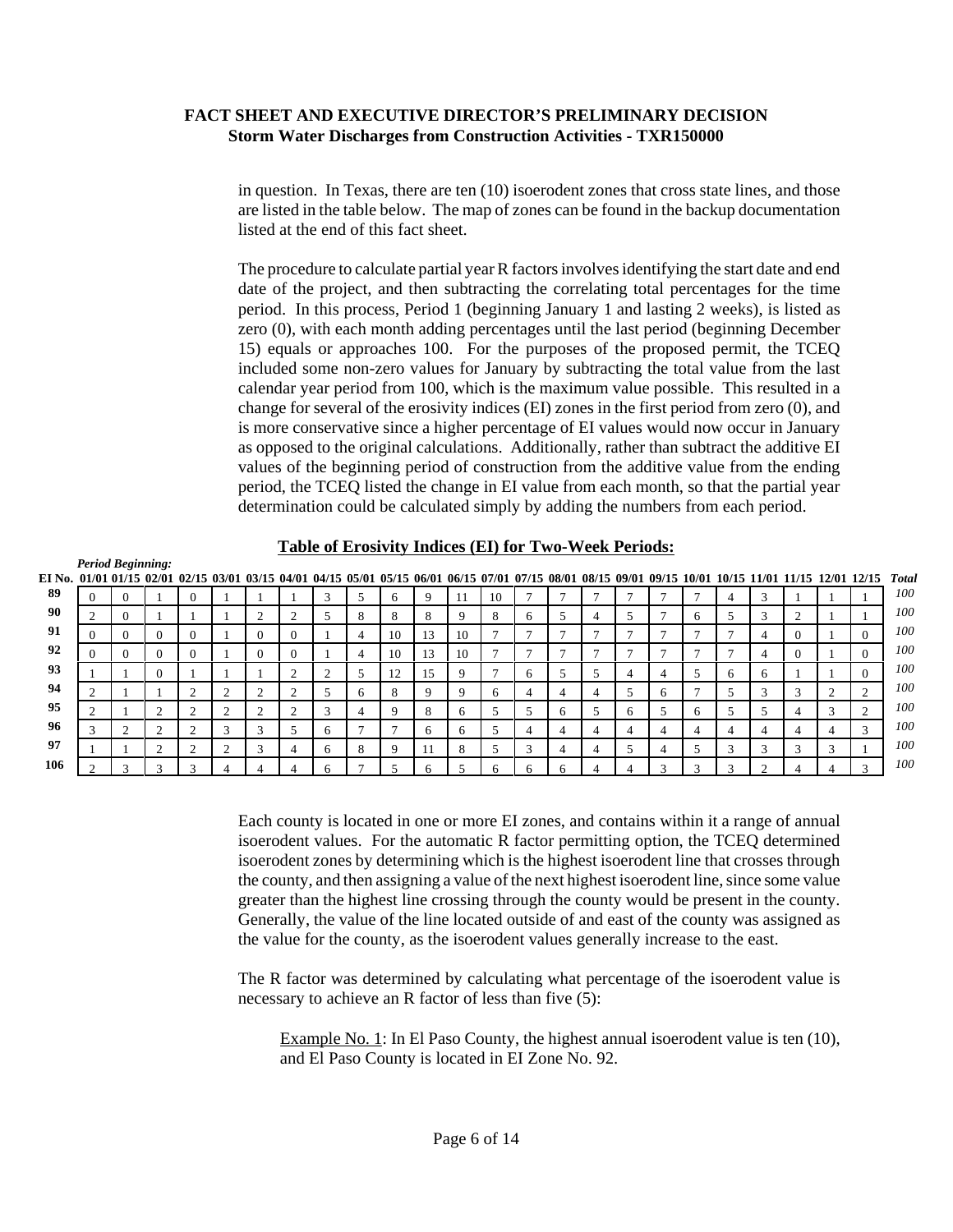To determine the portion of the isoerodent value (called "x") that would result in an R factor less than 5, divide the maximum R value (which is 5 for this permit condition) by the annual isoerodent value (and multiply by 100 to correct for percentage):

$$
\begin{array}{l} x < 5 \mathop / \,10 * \,100 \\ x < 50 \end{array}
$$

Therefore, to achieve an R factor less than 5 in El Paso, the additive isoerodent values from Zone 92 (see table on previous page) must be less than 50 when all periods of construction from beginning to end are added together. This is possible for several ranges of dates in the county, and those date ranges are listed in the proposed permit.

Example No. 2: In Dallas County, the highest annual isoerodent value for the county is 350, and Dallas County is located in zone 97.

 $x < 5 / 350 * 100$  $x < 1.43$ 

Therefore, to achieve an R factor less than 5 in Dallas County, the additive isoerodent values from Zone 97 (see table on previous page) must be less than 1.43 when all periods of construction from beginning to end are added together. This means that the maximum value from the table when the values are added is one (1), since the table is provided in whole numbers. There are no ranges of dates in the county that meet these criteria, and therefore construction sites in Dallas County would not qualify for this permit condition (based on the minimum two-week time period for commencement and completion of a construction activity).

2. Any small construction operator may alternatively calculate its own R factor using sitespecific information, TCEQ guidance, and/or the table on the previous page of this fact sheet, and apply for a permit waiver to the TCEQ. This may be an important option for shorter duration projects in counties that are located in high isoerodent areas, and may also be important for longer duration projects located in portions of counties that have a lower isoerodent value than the conservative protocol that was utilized to develop the values for each county in Appendix A of the permit.

Under this permitting option, the operator must to submit to the TCEQ and to the MS4 an R factor calculation on a waiver form approved by the executive director, and provide a copy to the operator of any MS4 that receives the discharge.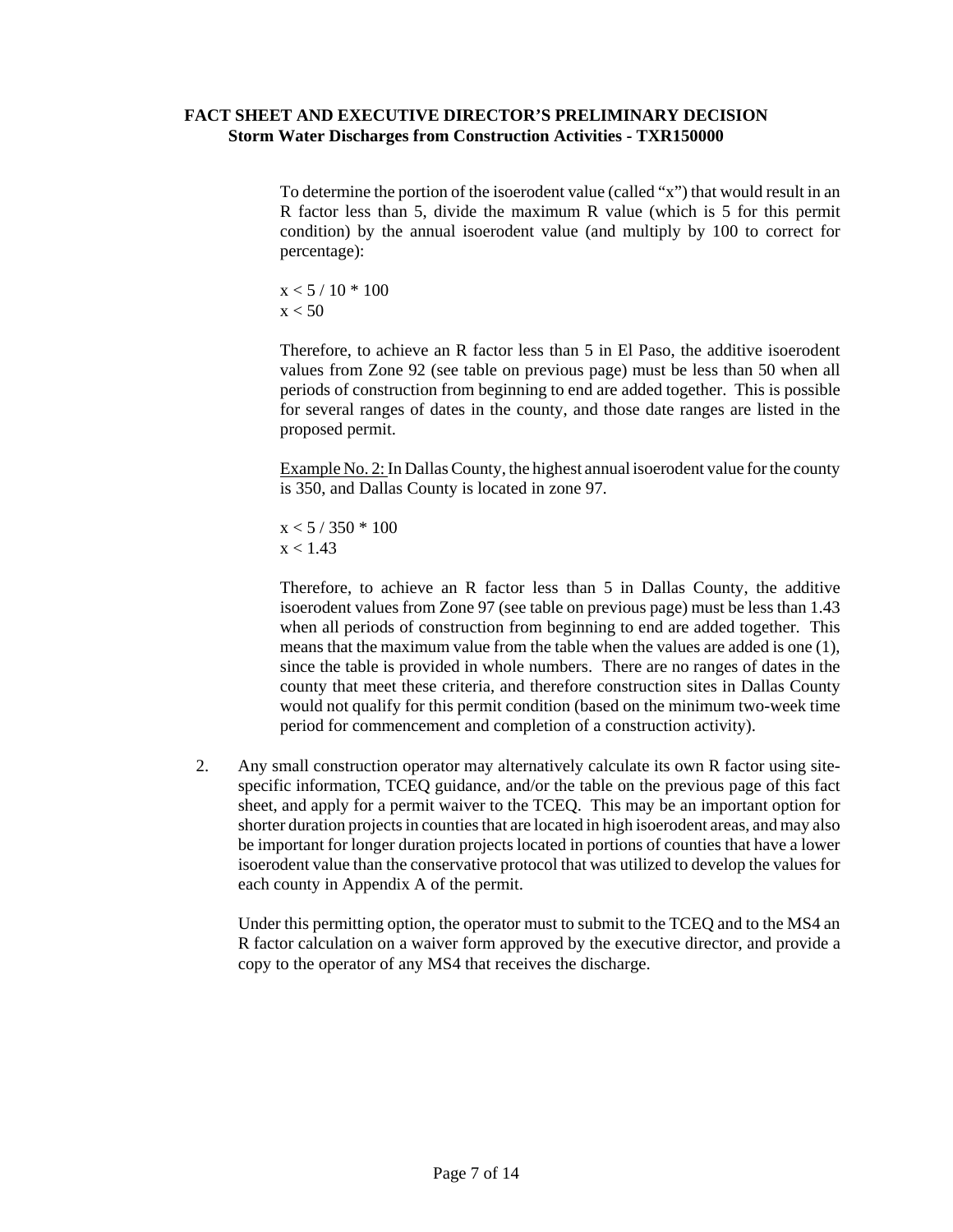### **V. Addresses**

Questions concerning this proposed draft general permit should be sent to:

TCEQ Water Quality Division Storm Water & General Permits Team (MC 148) P.O. Box 13087 Austin, TX 78711-3087 (512) 239-4433

Comments regarding the proposed draft general permit should be sent to:

TCEQ Chief Clerk's Office (MC-105) P.O. Box 13087 Austin, TX 78711-3087

Supplementary information on this Fact Sheet is organized as follows:

- VI. Legal Basis
- VII. Regulatory Background
- VIII. Permit Coverage
- IX. Technology-Based Requirements
- X. Water Quality-Based Requirements
- XI. Monitoring
- XII. Procedures for Final Decision
- XIII. Administrative Record

## **VI. Legal Basis**

§ 26.121 of the Texas Water Code (TWC) makes it unlawful to discharge pollutants into or adjacent to water in the state except as authorized by a rule, permit, or order issued by the commission. TWC, § 26.027 authorizes the commission to issue permits and amendments to permits for the discharge of waste or pollutants into or adjacent to water in the state. TWC, § 26.040 provides the commission with authority to amend rules adopted under TWC § 26.040 prior to amendment of the statute by House Bill (HB) 1542 in 1997, and to authorize waste discharges by general permit. On September 14, 1998, the TCEQ received authority from the United States Environmental Protection Agency (EPA) to administer the Texas Pollutant Discharge Elimination System (TPDES). The TCEQ and the EPA have signed a Memorandum of Agreement which authorizes the administration of the National Pollutant Discharge Elimination System (NPDES) program to the TCEQ as it applies to the State of Texas. [A provision of the agreement reached between the two agencies in the transfer of this authority requires the commission to either repeal or replace its authorizations by rule, or amend them, as necessary, to meet the requirements of the Clean Water Act, (CWA).]

CWA, §§ 301, 304, and 401 (33 United States Code (USC), §§1331, 1314, and 1341) include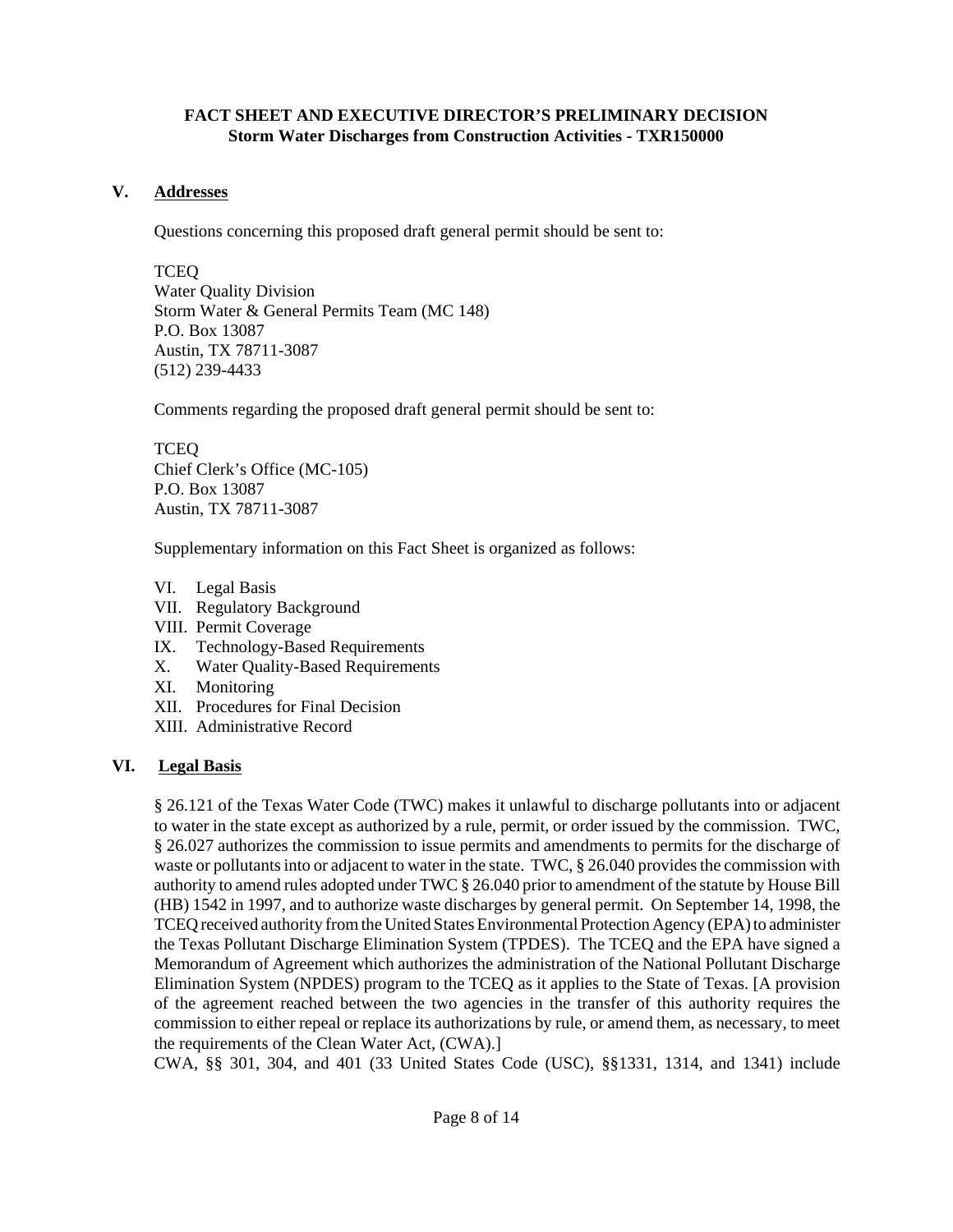provisions which state that NPDES permits must include effluent limitations requiring authorized discharges to: (1) meet standards reflecting levels of technological capability; (2) comply with EPAapproved state water quality standards; and (3) comply with other state requirements adopted under authority retained by states under CWA, § 510, 33 USC, §1370.

# **VII. Regulatory Background**

The 1972 amendments to the Federal Water Pollution Control Act, later referred to as the Clean Water Act (CWA), prohibit the discharge of any pollutant to navigable waters of the United States from a point source unless the discharge is authorized by a National Pollutant Discharge Elimination System (NPDES) permit. Efforts to improve water quality under the NPDES program traditionally have focused on reducing pollutants in industrial process wastewater and municipal sewage treatment plant discharges. Over time, it has become evident that more diffuse sources of water pollution, such as storm water runoff from construction sites, are also significant contributors to water quality problems.

According to the EPA, sediment runoff rates from construction sites are typically 10 to 20 times greater than those from agricultural lands, and 1,000 to 2,000 times greater than those of forest lands. During a short period of time, construction activity can contribute more sediment to streams than can be deposited over several decades, causing physical and biological harm to surface waters.

In 1990, EPA promulgated rules establishing Phase I of the NPDES storm water program. Phase I addresses, among other discharges, discharges from large construction activities disturbing 5 acres or more of land. The Phase I NPDES storm water rule identifies eleven categories of industrial activity in the definition of "storm water discharges associated with industrial activity" that must obtain an NPDES permit. Category (x) of this definition is construction activity, commonly referred to as "large" construction activity. Under category (x), the Phase I rule requires all operators of construction activity disturbing 5 acres or greater of land to apply for an NPDES storm water permit. Operators of sites disturbing less than 5 acres are also required to obtain a permit if their activity is part of a "larger common plan of development or sale" with a planned disturbance of 5 acres or greater. "Disturbance" refers to exposed soil resulting from activities such as clearing, grading, and excavating. Construction activities can include road building, construction of residential houses, office buildings, industrial sites, or demolition.

In 1992, the Ninth Circuit court remanded for further proceedings portions of EPA's existing Phase I storm water regulation related to the category (x) of storm water discharges associated with industrial activity, discharges from large construction activity (NRDC v. EPA, 966 F.2d at 1292). EPA responded to the court's decision by designating under Phase II storm water discharges from construction activity disturbing less than 5 acres as sources that should be regulated to protect water quality. The Phase II Rule designated those sources as "storm water discharges associated with *small construction* activity," rather than as another category under "storm water associated with *industrial* activity." Phase II of the NPDES storm water program requires authorization for small construction activities disturbing between 1 and 5 acres. Phase II rules were final on December 8, 1999, requiring authorizations by March 10, 2003.

The Storm Water Phase II Rule automatically designated, as small construction activity under the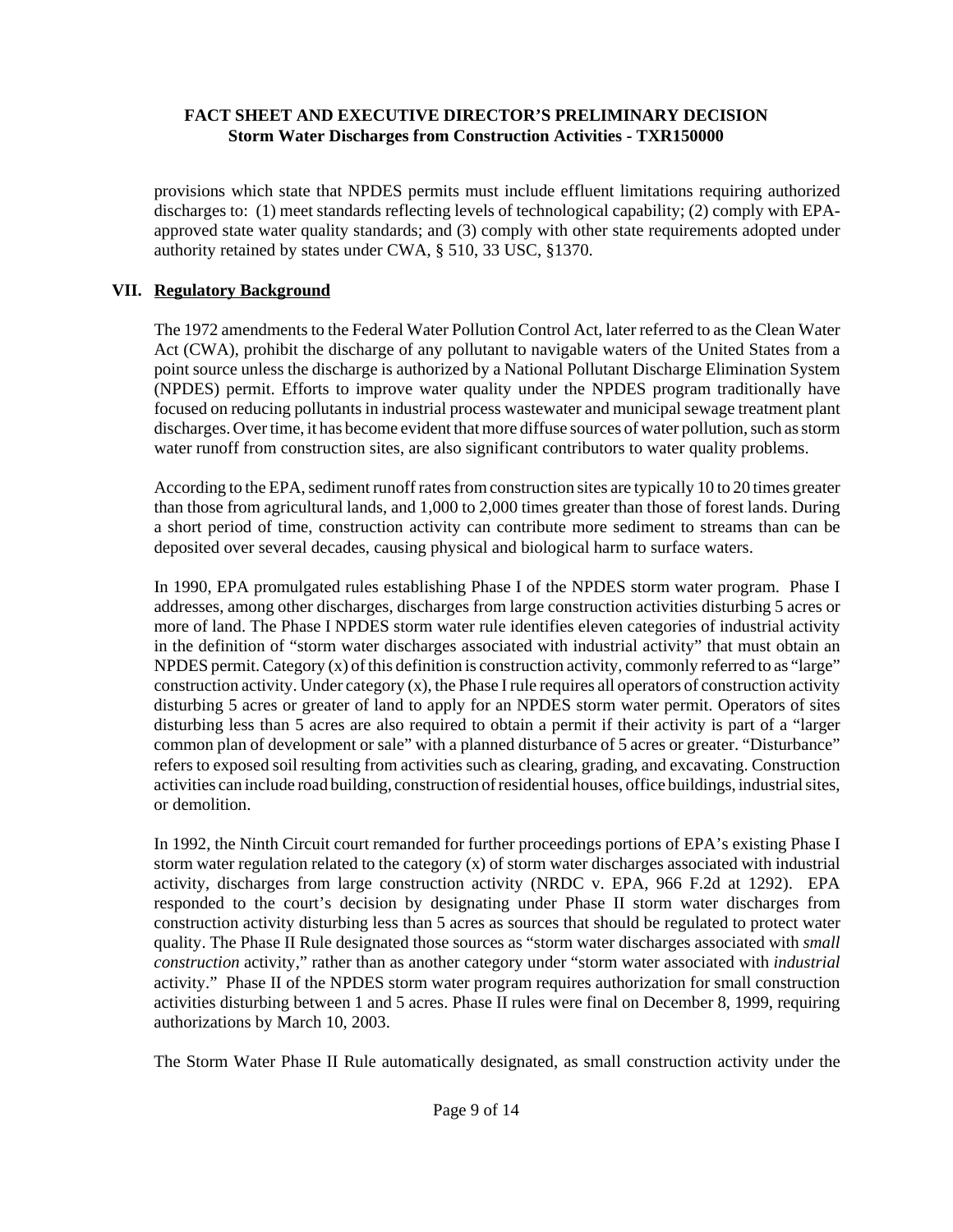NPDES storm water permitting program, all operators of construction site activities that result in a land disturbance of equal to or greater than 1 and less than 5 acres. Site activities disturbing less than 1 acre are also regulated as small construction activity if they are part of a larger common plan of development or sale with a planned disturbance of equal to or greater than 1 acre and less than 5 acres, or if they are designated by the NPDES permitting authority.

The TCEQ received authority to administer the NPDES permit program in Texas, for those discharges under the regulatory authority of the agency, on September 14, 1998. Under a memorandum of agreement (MOA) between the two agencies, EPA agreed to continue to administer the construction storm water general permit until the July 7, 2003 expiration date, or until such date that the TCEQ issued a general permit addressing construction sites over five acres. The MOA requires that the TCEQ adopt any new rules or permits to comply with Phase II storm water regulations by the deadlines mandated in federal rules; therefore the TCEQ must issue a permit to address construction sites over one acre.

# **VIII. Permit Coverage**

- A. The proposed general permit would apply to discharges of storm water runoff associated with construction activities, storm water runoff associated with certain other supporting industrial activities, and certain non-storm water discharges, into Waters of the United States The general permit specifies which particular facilities are eligible for authorization by the general permit, which must be authorized by separate permit, and the specific conditions that must be met in order to receive an exclusion from requirements to develop a SWP3 and to submit a notice of intent. The guidelines for small construction activities were published in the *Federal Register* on December 8, 1999 (64 FR 68722).
- B. Applicants seeking authorization to discharge storm water runoff from large construction sites under this general permit must submit a completed Notice of Intent (NOI) on a form approved by the executive director. The NOI shall include at a minimum the legal name and address of the owner and operator, the facility name and address, specific description of its location, (including the street address, if applicable, and county), the type of facility and discharge, the name of the receiving water, and any other information requested by the TCEQ.
- C. Submission of a NOI is an acknowledgment that the conditions of this general permit are applicable to the proposed discharges and that the applicant agrees to comply with the conditions of the general permit. Provisional authorization to discharge under the terms and conditions of this general permit begins two days after a completed NOI is postmarked for delivery to the TCEQ unless restricted by Part I, Section C.3. The NOI must be submitted by certified mail, return receipt requested, to the address indicated on the NOI form. If TCEQ provides for electronic submittal of NOIs during the term of this permit, provisional authorization begins 24 hours following receipt of the electronic NOI form by the TCEQ unless restricted by Part I, Section C.3. Following review of the NOI, the executive director shall either confirm coverage by providing a notification and an authorization number to the applicant or notify the applicant that coverage under this general permit is denied.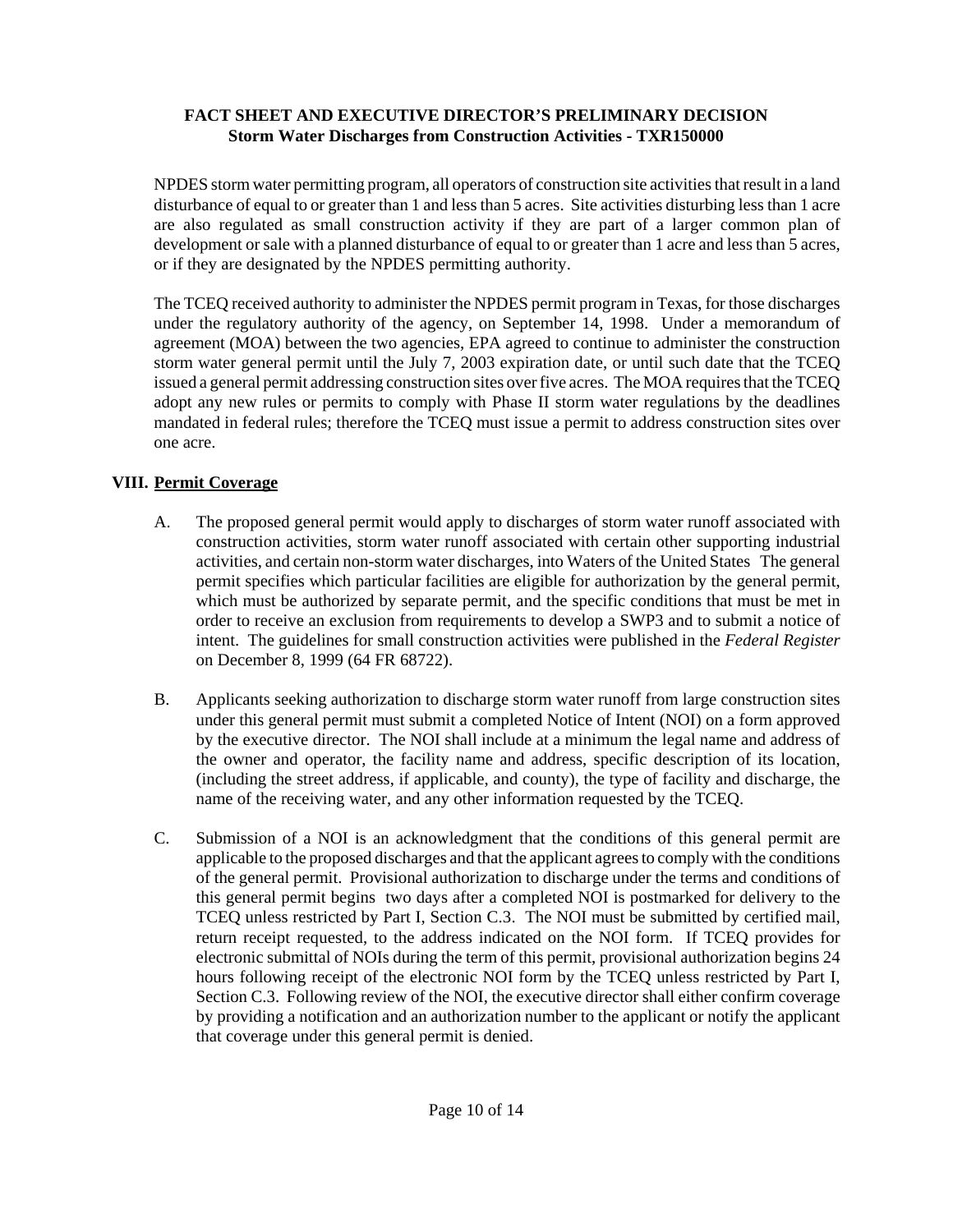- D. Coverage under this general permit is not transferable. If the operator (as defined in the permit) of the construction activity changes, the present operator must submit a Notice of Termination (NOT) within 30 days from that date and the new operator must submit a NOI at least two days before assuming operational control.
- E. A permittee must submit current information to the executive director by submitting a Notice of Change (NOC) not later than 14 days before a change in information previously provided to the executive director within a NOI occurs.
- F. A discharger may terminate coverage under this general permit by providing a Notice of Termination (NOT) on a form approved by the executive director. Authorization to discharge terminates at midnight on the day that an NOT is postmarked for delivery to the TCEQ. If TCEQ provides for electronic submission of NOTs during the term of this permit, authorization to discharge terminates 24 hours following confirmation of receipt of the electronic NOT form by the TCEQ.

# **IX. Technology-Based Requirements**

The conditions of the proposed general permit have been developed to comply with the technologybased standards of the Clean Water Act. The draft permit is based on a series of Best Management Practices (BMPs), in the form of a required storm water pollution prevention plan, rather than numeric limitations, to prevent or minimize pollutants in storm water discharges. The NPDES general permit for large construction activities included numeric effluent limitations for storm water discharges from concrete batch plants. The proposed general permit would continue these requirements, and extend the requirements to small construction activities that include a concrete batch plant at the site. This provision allows for an option from obtaining separate coverage for these activities under TPDES general permit TXR050000 for storm water discharges associated with industrial activities. The following proposed limitations are applicable to all discharges from concrete batch plants:

|                               | Limitations                    | Monitoring       |  |  |  |
|-------------------------------|--------------------------------|------------------|--|--|--|
| Parameter                     | Daily Maximum                  | <b>Frequency</b> |  |  |  |
| <b>Total Suspended Solids</b> | $65 \text{ mg}/l$              | $1/Y$ ear        |  |  |  |
| Oil and Grease                | $15 \text{ mg}/l$              | $1/Y$ ear        |  |  |  |
| pH                            | between 6 and 9 standard units | $1$ /Year        |  |  |  |

## **X. Water Quality-Based Requirements**

The Texas Surface Water Quality Standards found at 30 TAC Chapter 307 state that "surface waters will not be toxic to man, or to terrestrial or aquatic life." The methodology outlined in the "Implementation of the Texas Natural Resource Conservation Commission Standards via Permitting" is designed to ensure compliance with 30 TAC Chapter 307. Specifically, the methodology is designed to ensure that no source will be allowed to discharge any wastewater which: (1) results in instream aquatic toxicity; (2) causes a violation of an applicable narrative or numerical state water quality standard; (3) results in the endangerment of a drinking water supply; or (4) results in aquatic bioaccumulation which threatens human health.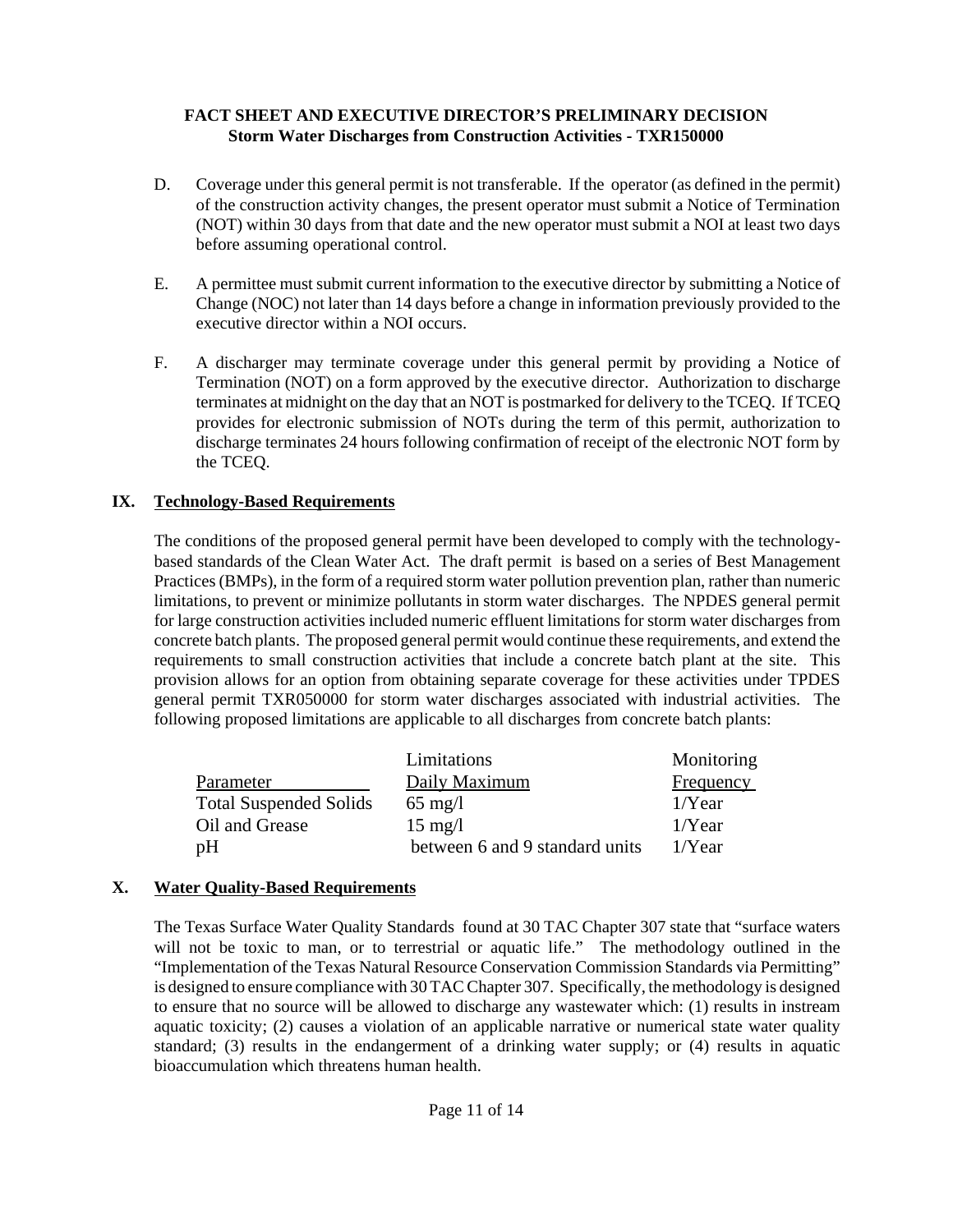TPDES permits contain technology-based effluent limits reflecting the best controls available. Where these technology-based permit limits do not protect water quality or the designated uses, additional conditions are included in the TPDES permits, which may include discharge limitations. State narrative and numerical water quality standards are used in conjunction with EPA criteria and other toxicity data bases to determine the adequacy of technology-based permit limits and the need for additional waterquality based controls.

TPDES storm water permits generally do not contain water-quality-based effluent limits (WQBELs). As stated in 30 TAC § 307.8(e), controls on the quality of permitted storm water discharges are largely based on implementing best management practices and/or technology-based limits in combination with instream monitoring to assess standards attainment and to determine whether additional controls on storm water are needed. It has been preliminarily determined that if permit requirements are properly implemented, no significant degradation is expected and existing uses will be maintained and protected.

# **XI. Monitoring**

No discharge monitoring is proposed for this general permit beyond those described in Part IX of this fact sheet.

# **XII. Procedures for Final Decision**

The memorandum of agreement between the EPA and TCEQ provides that EPA has no more than 90 days to comment, object, or make recommendations to the draft general permit before it is proposed for consideration by the Commissioners of the TCEQ. According to 30 TAC Chapter 205, when the initial draft general permit is submitted for public comment prior to being proposed to the Commission of the TCEQ, notice must be published, at a minimum, in at least one newspaper of statewide or regional circulation. The commission may also publish notice in additional newspapers of statewide or regional circulation. Mailed notice must also be provided to the following:

- A. The county judge of the county or counties in which the discharges under the general permit could be located;
- B. if applicable, state and federal agencies for which notice is required in 40 CFR, §124.10(c);
- C. persons on a relevant mailing list kept under 30 TAC, §39.407, relating to Mailing Lists; and
- D. any other person the executive director or chief clerk may elect to include.

After notice of the initial draft permit (IDP) is published in the *Texas Register* and the newspaper, the public will have 30 days to provide public comment on the IDP.

Any person, agency, or association may make a request for a public comment meeting on the proposed general permit to the executive director of the TCEQ before the end of the public comment period. A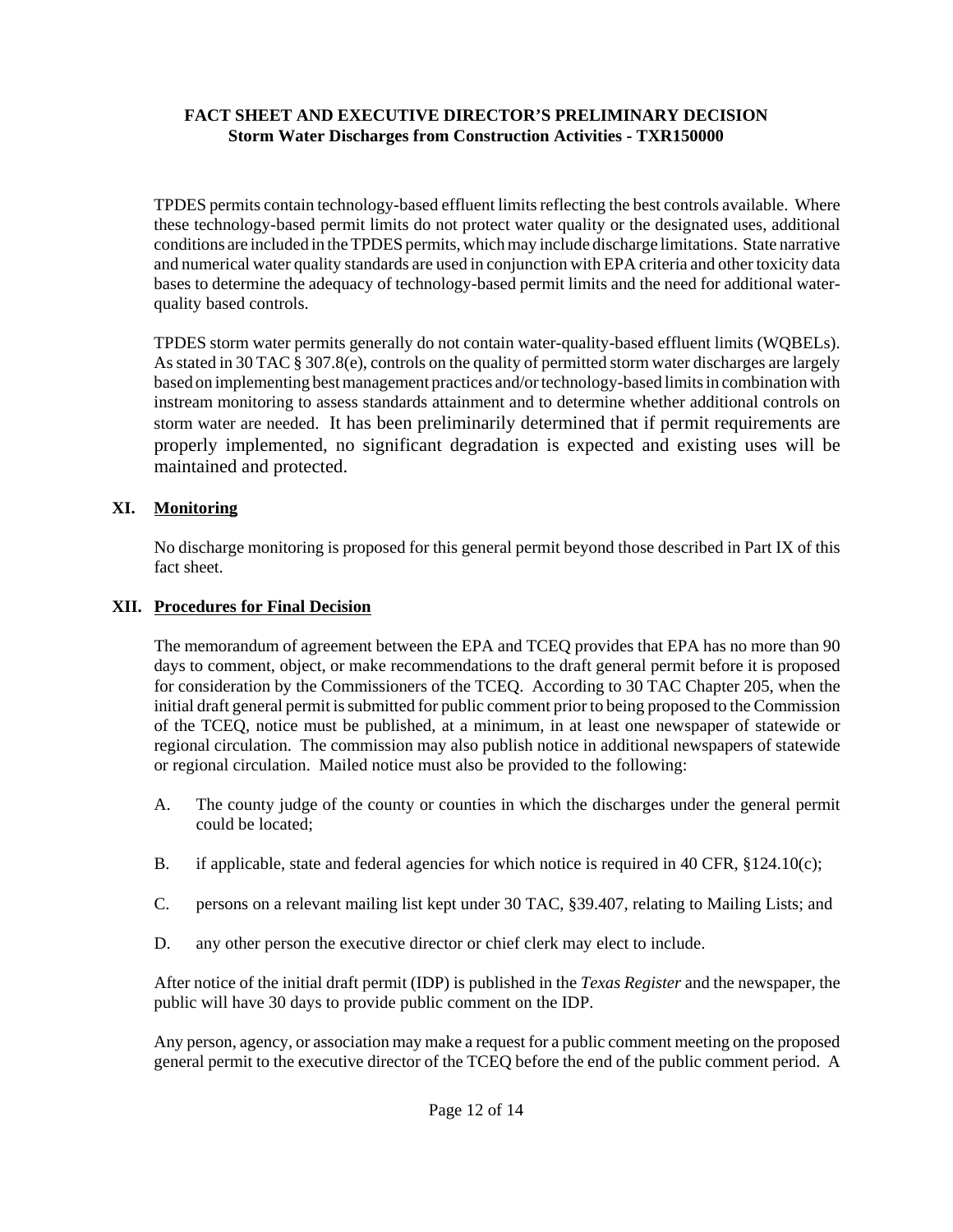public comment meeting will be granted when the executive director or commission determines, on the basis of requests, that a significant degree of public interest in the draft general permit exists. A public comment meeting is intended for the taking of public comment, and is not a contested case proceeding under the Administrative Procedure Act. The executive director may call and conduct public meetings in response to public comment.

If the executive director calls a public meeting, the commission will give a minimum of 30 days public notice in the *Texas Register* of the date, time, and place of the meeting, as required by commission rules. The public comment is automatically extended until the conclusion of all public meetings on the draft general permit. The executive director shall prepare a response to all significant public comments on the draft general permit raised during the public comment period. The executive director shall make the response available to the public. The proposed general permit will then be filed with the commission to consider final authorization of the permit. The executive director's response to public comment shall be made available to the public and filed with the chief clerk at least ten days before the commission acts on the proposed general permit.

## **XIII. Administrative Record**

The following section is a list of the fact sheet citations to applicable statutory or regulatory provisions and appropriate supporting references.

### **A. Code of Federal Regulations (CFR) and Federal Register (FR) Citations**

#### 40 CFR §122.26

*Federal Register* dated February 17, 1998 (Volume 63, No. 31, Pages 7858-2906)

*Federal Register* dated July 6, 1998 (Volume 63, No. 128, Page 36498-36519), "Resissuance of NPDES General Permits for Storm Water Discharges From Construction Activities in Region 6; Notice."

*Federal Register* dated December 8, 1999 (64 FR 68722)

#### **B. Letters/Memoranda/Records of Communication**

Stakeholder comments provided to the TCEQ based upon a stakeholders meeting held on the proposed draft general permit on June 21, 2001.

Memo from the Water Quality Standards Team of the Water Quality Assessment Section of the TCEQ.

Public comments received during the public notice period for the draft permit.

#### **C. Miscellaneous**